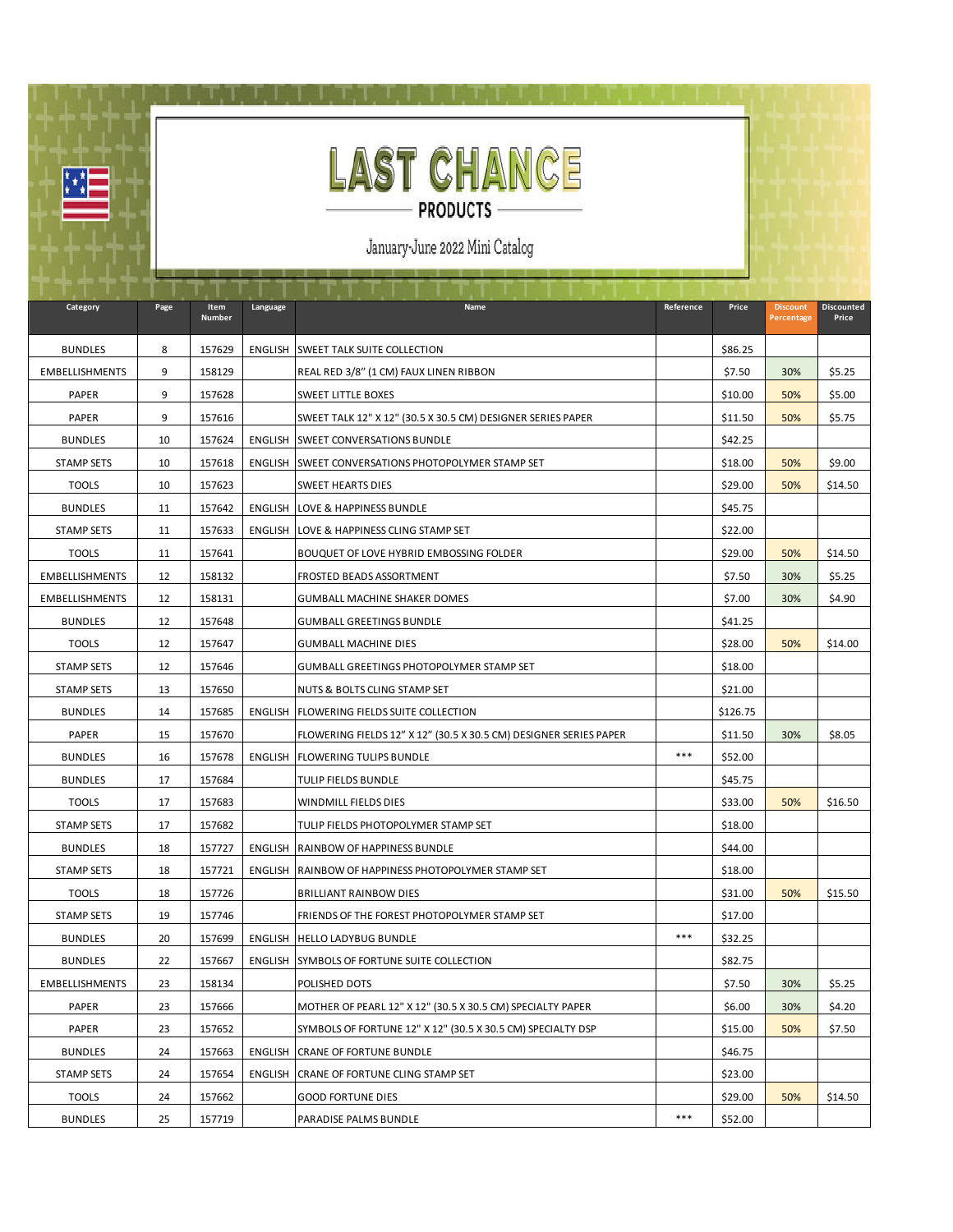| <b>BUNDLES</b>        | 26 | 157712 | <b>ENGLISH BOUGHS &amp; BLOSSOMS BUNDLE</b>                              | $***$ | \$34.00 |     |         |
|-----------------------|----|--------|--------------------------------------------------------------------------|-------|---------|-----|---------|
| <b>STAMP SETS</b>     | 26 | 157703 | ENGLISH BOUGHS & BLOSSOMS CLING STAMP SET                                |       | \$20.00 |     |         |
| <b>STAMP SETS</b>     | 27 | 157737 | ENGLISH EASTER FRIENDS CLING STAMP SET                                   |       | \$23.00 |     |         |
| <b>BUNDLES</b>        | 28 | 157733 | <b>GARDEN GREENHOUSE BUNDLE</b>                                          |       | \$50.25 |     |         |
| <b>TOOLS</b>          | 28 | 157732 | <b>GREENHOUSE DIES</b>                                                   |       | \$34.00 | 50% | \$17.00 |
| STAMP SETS            | 28 | 157731 | GARDEN GREENHOUSE PHOTOPOLYMER STAMP SET                                 |       | \$22.00 |     |         |
| <b>BUNDLES</b>        | 30 | 157691 | FLOWERING RAIN BOOTS BUNDLE                                              |       | \$49.50 |     |         |
| <b>TOOLS</b>          | 30 | 157690 | <b>RAIN BOOTS DIES</b>                                                   |       | \$32.00 |     |         |
| <b>STAMP SETS</b>     | 30 | 157689 | FLOWERING RAIN BOOTS PHOTOPOLYMER STAMP SET                              |       | \$23.00 |     |         |
| <b>STAMP SETS</b>     | 31 | 157748 | KITE DELIGHT PHOTOPOLYMER STAMP SET                                      |       | \$18.00 | 30% | \$12.60 |
| <b>BUNDLES</b>        | 32 | 157765 | ENGLISH ARTFULLY COMPOSED SUITE COLLECTION                               |       | \$90.00 |     |         |
| PAPER                 | 33 | 157750 | ARTFULLY COMPOSED 12" X 12" (30.5 X 30.5 CM) DESIGNER SERIES PAPER       |       | \$11.50 | 10% | \$10.35 |
| <b>BUNDLES</b>        | 34 | 157761 | ENGLISH ARTFULLY LAYERED BUNDLE                                          |       | \$53.00 |     |         |
| <b>STAMP SETS</b>     | 34 | 157752 | ENGLISH ARTFULLY LAYERED CLING STAMP SET                                 |       | \$24.00 |     |         |
| <b>TOOLS</b>          | 34 | 157760 | TROPICAL LAYERS DIES                                                     |       | \$35.00 | 50% | \$17.50 |
| <b>BUNDLES</b>        | 35 | 157802 | DAHLIA DAYS BUNDLE                                                       |       | \$55.75 |     |         |
| <b>TOOLS</b>          | 35 | 157801 | <b>DETAILED DAHLIAS DIES</b>                                             |       | \$39.00 | 30% | \$27.30 |
| <b>STAMP SETS</b>     | 35 | 157799 | DAHLIA DAYS CLING STAMP SET                                              |       | \$23.00 |     |         |
| <b>STAMP SETS</b>     | 36 | 157880 | FLOWING FLOWERS CLING STAMP SET                                          |       | \$25.00 |     |         |
| <b>BUNDLES</b>        | 37 | 157795 | DAFFODIL DAYDREAM BUNDLE                                                 | $***$ | \$54.75 |     |         |
| <b>BUNDLES</b>        | 38 | 157858 | ENGLISH SEAS THE DAY BUNDLE                                              |       | \$53.00 |     |         |
|                       |    | 157849 |                                                                          |       | \$23.00 |     |         |
| <b>STAMP SETS</b>     | 38 |        | ENGLISH SEAS THE DAY CLING STAMP SET                                     |       |         |     |         |
| <b>TOOLS</b>          | 38 | 157857 | SEA DIES                                                                 |       | \$36.00 |     |         |
| <b>BUNDLES</b>        | 40 | 157819 | ENGLISH AMAZING SILHOUETTES BUNDLE                                       | $***$ | \$44.00 |     |         |
| <b>BUNDLES</b>        | 41 | 157832 | ENGLISH EDEN'S GARDEN BUNDLE                                             | $***$ | \$52.00 |     |         |
| <b>BUNDLES</b>        | 42 | 157782 | ENGLISH INEW HORIZONS SUITE COLLECTION                                   |       | \$78.25 |     |         |
| <b>BUNDLES</b>        | 43 | 157779 | ENGLISH ON THE HORIZON BUNDLE                                            |       | \$50.25 |     |         |
| <b>STAMP SETS</b>     | 43 | 157770 | ENGLISH ON THE HORIZON CLING STAMP SET                                   |       | \$23.00 |     |         |
| <b>EMBELLISHMENTS</b> | 43 | 158141 | PEBBLES ENAMEL SHAPES                                                    |       | \$7.50  | 30% | \$5.25  |
| <b>EMBELLISHMENTS</b> | 43 | 158140 | 1/8" (3.2 MM) COTTON RIBBON COMBO PACK                                   |       | \$9.00  | 30% | \$6.30  |
| <b>TOOLS</b>          | 43 | 157778 | <b>HORIZON DIES</b>                                                      |       | \$33.00 |     |         |
| PAPER                 | 43 | 157768 | NEW HORIZONS 6" X 6" (15.2 X 15.2 CM) DESIGNER SERIES PAPER              |       | \$11.50 |     |         |
| <b>STAMP SETS</b>     | 45 | 157868 | GENTLE WAVES CLING STAMP SET                                             |       | \$17.00 |     |         |
| <b>BUNDLES</b>        | 46 | 157810 | ENGLISH SOARING SWALLOWS BUNDLE                                          |       | \$50.25 |     |         |
| <b>STAMP SETS</b>     | 46 | 157804 | ENGLISH SOARING SWALLOWS PHOTOPOLYMER STAMP SET                          |       | \$22.00 |     |         |
| <b>TOOLS</b>          | 46 | 157809 | <b>SWALLOWS DIES</b>                                                     |       | \$34.00 | 30% | \$23.80 |
| <b>BUNDLES</b>        | 48 | 158052 | ENGLISH ABSTRACT BEAUTY-SUITE COLLECTION                                 |       | \$81.25 |     |         |
| PAPER                 | 49 | 158151 | ABSTRACT BEAUTY EPHEMERA PACK                                            |       | \$6.50  | 30% | \$4.55  |
| <b>EMBELLISHMENTS</b> | 49 | 158148 | ADHESIVE-BACKED HEXAGONS                                                 |       | \$7.50  | 30% | \$5.25  |
| PAPER                 | 49 | 158050 | ABSTRACT BEAUTY CARDS & ENVELOPES                                        |       | \$10.00 | 50% | \$5.00  |
| PAPER                 | 49 | 158039 | ABSTRACT BEAUTY 4" X 6" (10.2 X 15.2 CM) SPECIALTY DESIGNER SERIES PAPER |       | \$15.00 | 50% | \$7.50  |
| <b>BUNDLES</b>        | 50 | 158047 | ENGLISH HELLO BEAUTIFUL BUNDLE                                           | $***$ | \$42.25 |     |         |
| STAMP SETS            | 51 | 158005 | ENGLISH   HAPPY & HEARTFELT CLING STAMP SET                              |       | \$24.00 |     |         |
| <b>BUNDLES</b>        | 52 | 157966 | ENGLISH SLIM SAYINGS BUNDLE                                              |       | \$72.75 |     |         |
| <b>TOOLS</b>          | 52 | 157965 | SLIM CARD DIES                                                           |       | \$59.00 | 50% | \$29.50 |
| <b>STAMP SETS</b>     | 52 | 157963 | SLIM SAYINGS CLING STAMP SET                                             |       | \$22.00 |     |         |
|                       |    |        |                                                                          |       |         |     |         |